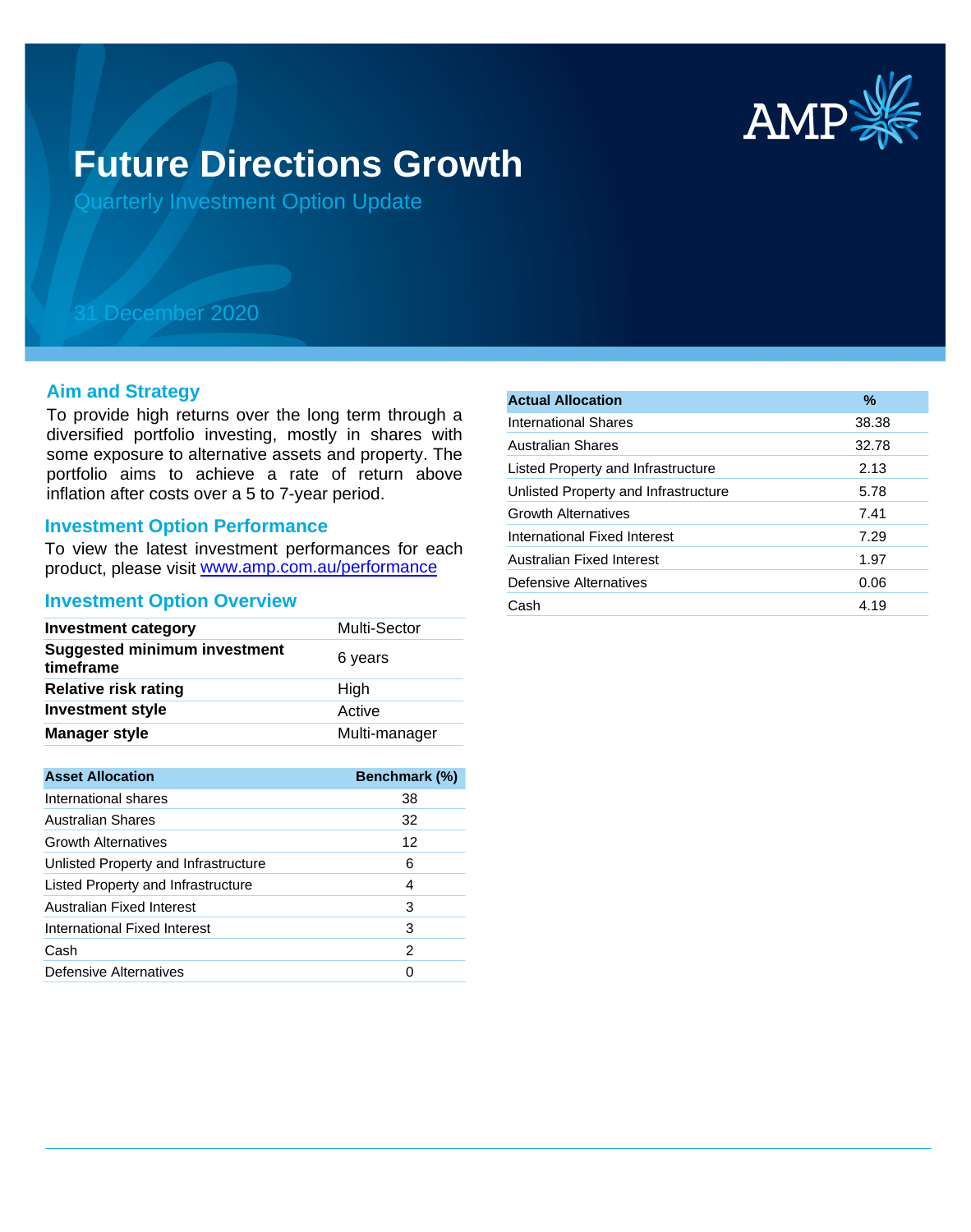#### **Fund Performance**

The Fund delivered a strong positive return over the December quarter, continuing an impressive rebound since the March quarter lows, to finish the year on an encouraging note. As has been the case since the second quarter of 2020, the momentum of growth assets has continued to drive the strong Fund performance. Overall, the Fund underperformed the benchmark but comfortably exceeded its CPI objective over the quarter.

Geopolitics, stimulus relief and COVID-19 news dominated investor sentiment over the quarter. In the US, political uncertainty was quelled, as Joe Biden was confirmed by the electoral college as the President Elect of the United States. Additionally, the signing of the economic stimulus relief bill, aptly titled the CARES Act, provided further reprieve and economic support. On the COVID-19 front, despite a worrying uptick in cases in the northern hemisphere, the announcement of three effective vaccines added fuel to the post-US election rally, leading to a strong finish to the year. Overall, the S&P/ASX 200 index ended the quarter up 13.7%, while the MSCI World ex Australia index closed up 12.7% (in local currency terms), with cyclical segments of the market and small cap stocks among the key winners. Government bonds were generally unchanged as yields were largely range bound, while credit markets rallied due to the 'risk-on' tone. Unlisted assets and alternatives also saw gains.

Relative to benchmark, the Fund underperformed over the quarter, as stock selection was a drag on performance. Allocations to private equity detracted, as private company valuations lagged rallying public share market benchmarks, however this underperformance should be clawed back overtime. Broad share market exposures were also mixed as quantitative strategies such as quality, growth and momentum signals underperformed value.

#### **Market Review**

December saw some closure and improved visibility on issues that had been weighing on the market for most of 2020. Despite further COVID-19 waves, breakouts and new strains, tangible plans for vaccine rollouts in 2021 showed an improved path to normalcy. In Europe, a Brexit deal was finally agreed and signed. All-in-all, the global environment imparted a more positive backdrop at the tail-end of the year which kept equity markets supported. However, many equity markets now look stretched and signs of excessive optimism have been reflected in IPOs often trading significantly above their launch valuations, with sketchy or sometimes zero profitability.

Ahead of the US presidential election global equities exhibited mixed performance as the initial acrimonious presidential debate impacted market certainty and support. After a protracted count, Democratic candidate Joe Biden won the election, although it took significant time for the Trump administration to tacitly accept defeat and agree to co-operate with a transition of power. Post the US election, global equity markets were buoyed by increased political certainty and positive news on several viable COVID-19 vaccines.

Global markets will be looking ahead to 2021 hoping than the impact of 2020 will be able to be reversed as soon as possible once vaccine programmes start to make their full effect felt.

#### **Outlook**

Looking ahead, we remain cautiously optimistic for 2021. The continuation of easy monetary policy, fiscal stimulus, rollout of vaccines and the resolution of many geopolitical concerns, which benefitted markets in 2020, should continue to do so in the new year. However, the sharp 'V-shaped' recovery has left markets somewhat susceptible to a correction. As such, holding an active, well-diversified asset exposure to both growth and defensive assets will continue to provide support should volatility return. We prefer cash at the expense of bonds given the low yield environment. All other asset classes are at neutral allocations.